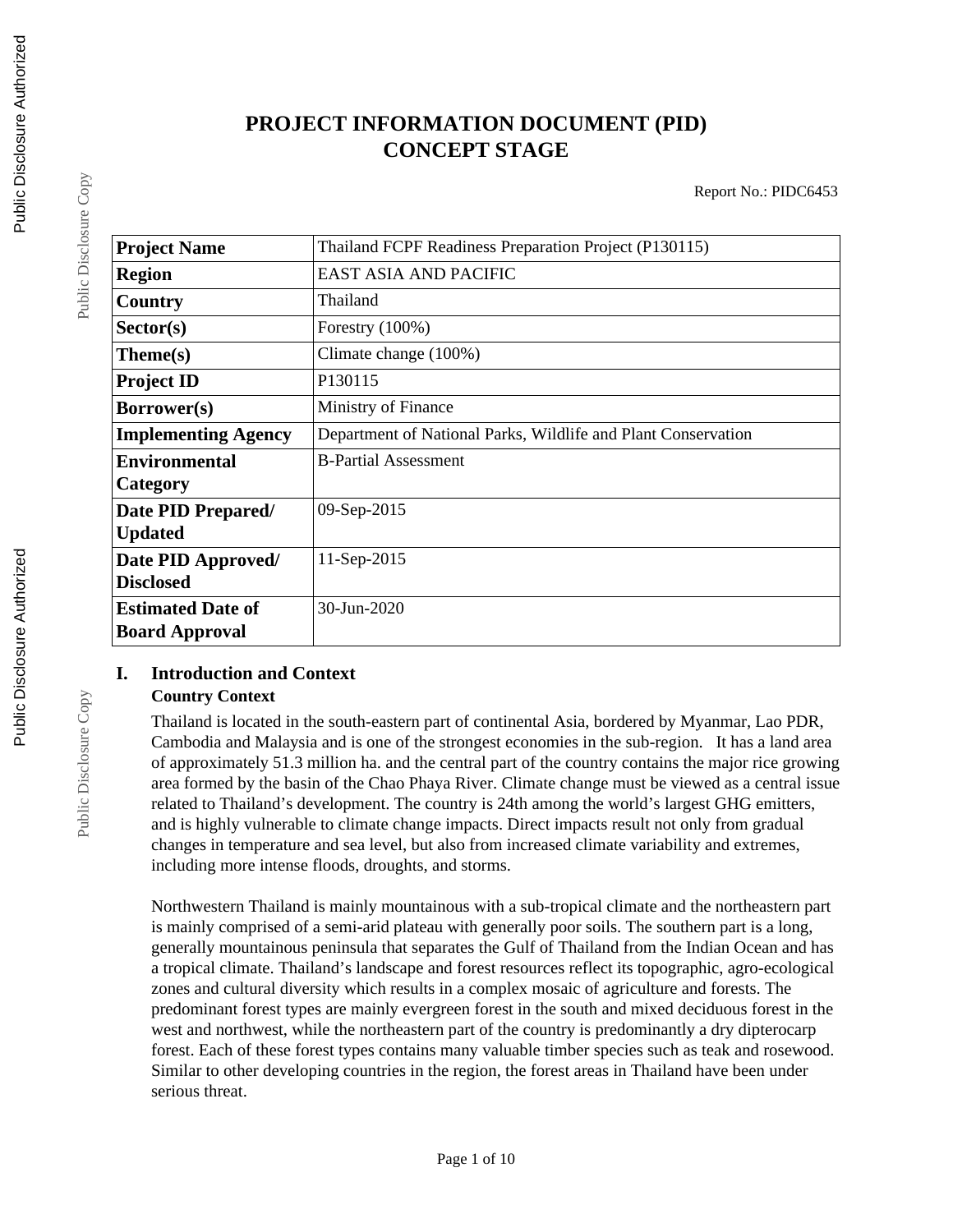Public Disclosure Copy

Public Disclosure Copy

Up-to-date statistics on deforestation and forest cover are not available and robust methods for determining these parameters will need to be addressed during pre-investment and readiness. However, there are a number of studies that are useful to approximate these variables. For example, historical studies show that forest cover has declined from 53.3 % in 1961 to 33.1% in 2000. Since 2000, the annual deforestation rate was estimated at 100,000 ha or in excess of 0.6% per year, which is considered very high. Thailand had approximately 19.6 million ha of forest land in 2006, based on ground sampling. About 1.45 million ha are in plantations and almost 13 million ha are in evergreen forest. The balance is made up of various drier forest types, including mixed deciduous, dry dipterocarp and pine as well as mangroves and small areas of swamp forest.

Deforestation is strongly linked to population growth with an increased demand for forest products and land for agricultural expansion as well as development of infrastructure facilities (e.g. roads, electricity, water reservoirs for hydro-power and irrigation and mining), and despite improvements in forest management. Forest degradation, where the land remains as forest but the density and quality of the forest is decreased, is caused mainly by illegal logging and harvesting of non-timber forest product for commercial purpose, and uncontrolled forest fires. No estimates are available for degradation but it is expected to be several times the rate of deforestation. Today people cook on natural gas rather than firewood and charcoal, and wood substitutes are increasingly replacing wood in house construction as it is more affordable than timber. Forest management has slightly improved due to both the direction of government policy and pressure from society. Government policies have emphasized conservation and sustainable use of forest resources since a national logging ban was imposed in1989. The government has also recognized and supported people's participation and private investment in forestry activities. Nevertheless, despite these policies the improvement in forest management would not have succeeded without considerable public pressure and support for stronger conservation and protection.

#### **Sectoral and Institutional Context**

Thailand has actively participated in the global climate change debate and fora. The Government of Thailand (GOT) ratified the UNFCCC in December 1994 and the Kyoto Protocol in August 2002. Subsequently, in 2004, Thailand designated the Office of Natural Resources and Environmental Policy and Planning (ONEP) under MONRE as the national climate change focal point. In 2007, Thailand Greenhouse Gas Management Organization (TGO), a public organization, was established as the Designated National Authority (DNA) for Clean Development Mechanism (CDM) projects, and the National Climate Change Committee (NCCC) was established as the policy making body on climate change issues. In 2008, the Cabinet approved the National Strategy on Climate Change Management (NSCCM) (2008-2012) to support Thailand's action on climate change and to provide a comprehensive guideline of national responses to climate change.

The ten-year National Climate Change Master Plan (CCMP) Draft (2010-2019) has been adopted and is now in the process of being extended to a 40-year period (2011-2050) to provide long-term development directions to all sectors in order to manage climate change. The goal of the CCMP is to reduce greenhouse gas emissions and to become a low carbon society in the next 40 years, by 2050. The Plan emphasizes the importance of an effective reforestation program over the next ten years through community participatory processes.

The National Climate Change Committee (NCCC) is chaired by the Prime Minister and vicechaired by the Minister of MONRE and the Permanent Secretaries (PS) of relevant ministries (Finance, Foreign Affairs, Agriculture and Cooperatives, Transport, Information and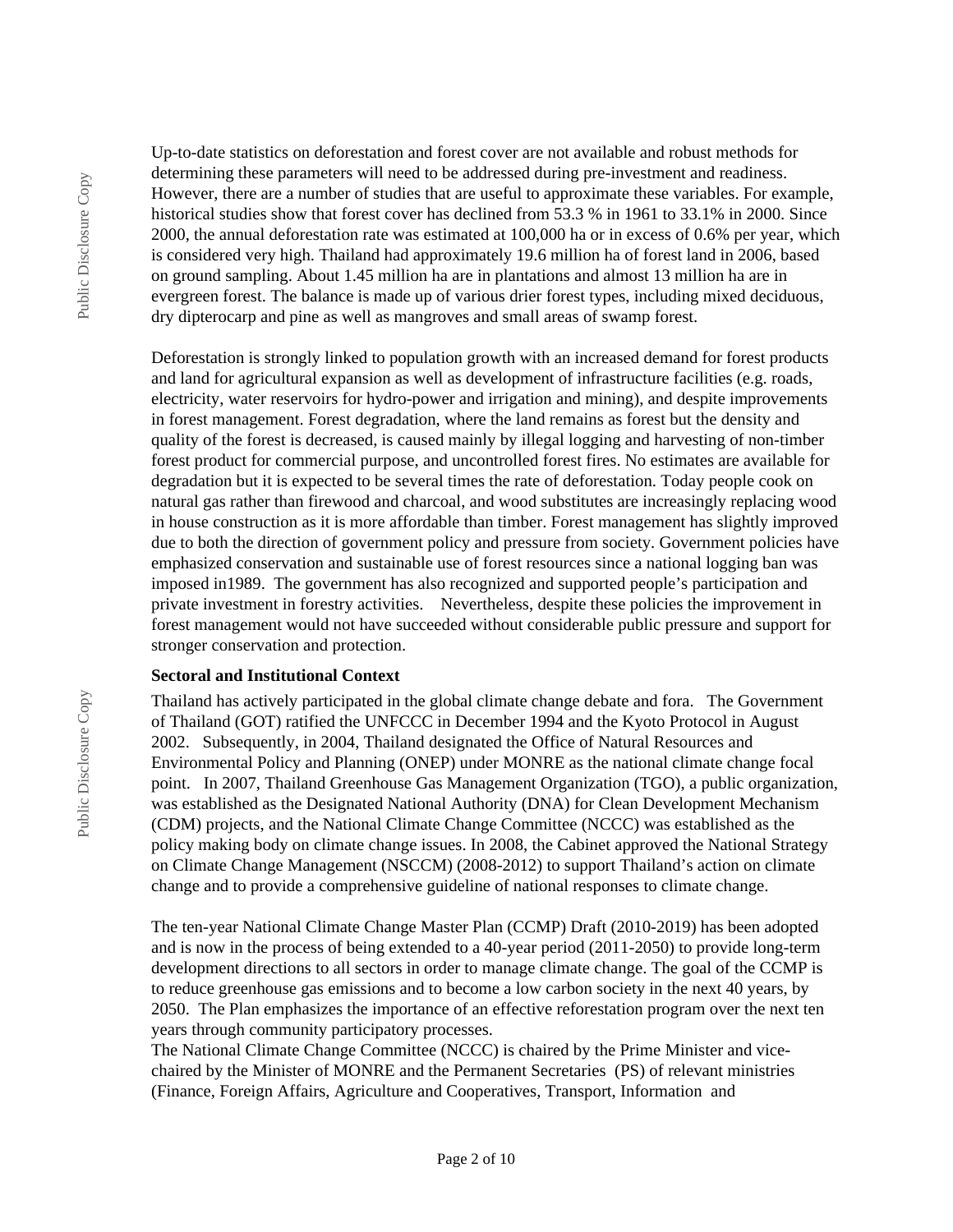Communication Technology, Energy, Science and Technology, Public Health and Industry) are members, together with the NESDB Secretary General and 5-9 experts related to climate change (e. g. laws, economics, environment, science and technology, energy). The main task of the NCCC is to formulate and oversee major climate change policies on mitigation of greenhouse gases, adaptation to impacts and vulnerabilities of climate change and research and development, and provide advice on the national positions when contributing to the international efforts to the UNFCCC and international fora. The Climate Change Coordinating Office was also established under the Office of Natural Resources and Environmental Policy and Planning (ONEP) to serve as a secretariat of the NCCC.

In 2010, GOT decided to participate in the REDD+ partnership and followed up with the establishment of a REDD+ Taskforce (TF) in 2011 as an inter-ministerial and multi-sectoral committee. The REDD+ TF in Thailand is currently chaired by DG of the Department of National Parks, Wildlife and Plant Conservation (DNP) and includes representatives from key government agencies contributing to the drivers of deforestation and forest degradation. More recently in 2013, the REDD+ TF has been strengthened for the REDD+ readiness in Thailand by revising the composition of committee members and including more stakeholders from both government and non-government agencies, such as, civil society organizations, local forest-dependent communities, private sector organizations, academia and research institutions. Each representative is nominated by their respective institution through a self selection process. The need for a multi- sectoral approach to REDD+ implementation is critical as the GOT recognizes that the drivers of deforestation and forest degradation often lie outside the forestry sector.

The most important, key challenge for the success of REDD+ efforts in Thailand is the way in which institutions will actually lead and coordinate across sectors and stakeholder groups, how benefits are fairly shared and how various competing or conflicting interests are satisfied or mediated. MONRE has ultimate responsibility for the majority of state forest lands but there are different institutions responsible for different forest categories; (a) RFD is responsible for Reserved Forests outside Protected Areas (b) DNP is responsible for forest Protected Areas (c) DMCR is responsible for mangrove forests outside Protected Areas and (d) FIO is in charge of forest plantations. However, other Ministries and Departments have mandates that sometimes overlap with those of MONRE. Restructuring of existing institutions and the establishment of new institutions at national and sub-national levels to implement the R-PP will be undertaken step by step subject to national circumstances to strengthen inter sectoral coordination and implement the key tasks for REDD+ readiness and implementation.

#### **Relationship to CAS**

At the present time, assistance to Thailand by the World Bank Group is guided by an Interim Strategy Note (ISN) and is implemented through Country Development Partnerships (CDP). The most recently published ISN (2011-12) has two prongs, the second of which has three activity clusters, one of which is Infrastructure and Climate Change. This second prong of the strategy is targeted toward the medium term challenges that Thailand faces with regard to strengthening the country's competitiveness, promoting private investment and diversifying the export-led growth model. The engagement in this area will focus on three clusters which research suggests are key constraints hindering Thailand's competitiveness: (I) Service Delivery and Social Protection; (II) Governance and Public Sector Reform; and (III) Infrastructure and Climate Change. Following the 1997 crisis, investment in infrastructure in Thailand has never fully recovered, while infrastructure demands have increased greatly in tandem with economic growth. Investment in physical infrastructure, especially roads and power transmission lines is a significant driver of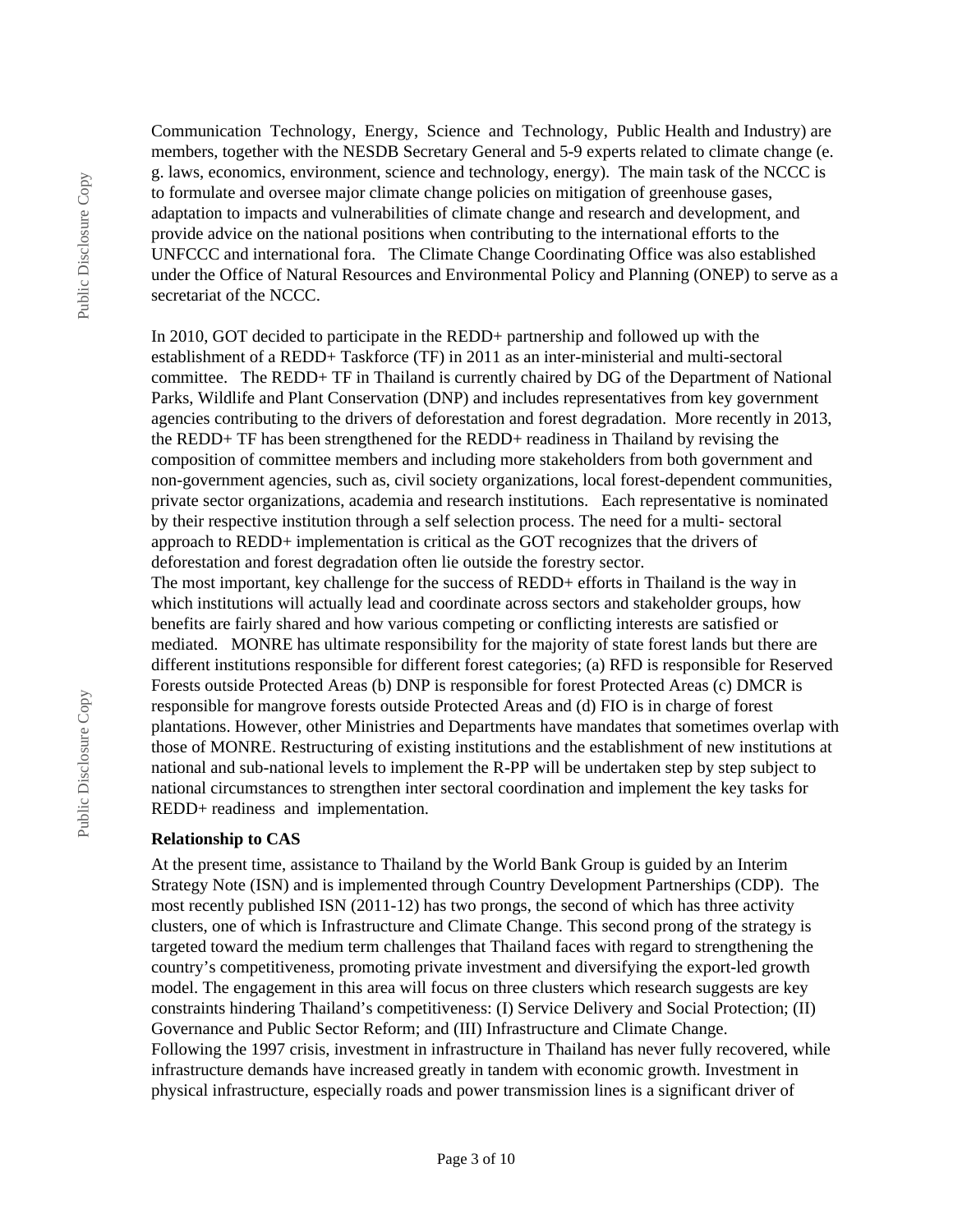deforestation and is often planned with minimal consultation with the forestry and other land-use sectors. This is especially critical now, given the importance that has been placed in recent years on large infrastructure investment projects. Given these needs, the Bank Group will continue to provide support for infrastructure development and quality improvement through enhanced advisory services in critical reforming infrastructure sub-sectors and possibly through investment financing.

## **II. Proposed Development Objective(s)**

## **Proposed Development Objective(s)**

The Project Development Objective is to support the development of the Readiness Preparation Activities . This will be achieved by supporting the preparation of its REDD+ strategy, the design of a national MRV system, and by producing technical work and policy advice.

## **Key Results**

a) a socially and environmentally sustainable, coherent and cost effective national REDD+ strategy

b) REDD+ framework designed, including an Environmental and Social Management Framework c) establishing a credible Reference Emission Level against which to measure future emission reductions

d) putting in place a comprehensive and credible MRV system for GHG emissions and co-benefits.

e) National benefit sharing mechanism/ plan

## **III. Preliminary Description Concept Description**

**SUMMARY** 

The operation would assist the Royal Thai Government (RTG) in developing its REDD+ Strategy so that it is technically sound and environmentally and socially sustainable, as well as in compliance with World Bank safeguards policies. The REDD+ Readiness, which will be completed around 2018 will be achieved by (i) developing a coherent and cost effective National REDD+ strategy; (ii) designing a REDD+ institutional framework, including an environmental and social management framework (ESMF); (iii) ensuring consultation, participation and overall social inclusion, especially ethnic minorities and developing benefit sharing mechanisms for REDD+ at the national, provincial, district and community levels; (iv) establishing a credible Reference Emission Level/Reference Level (REL/RL) against which to measure future emission reductions; and (v) putting in place a comprehensive and credible Measurable, Reporting and Verification (MRV) system for Greenhouse Gas (GHG) emissions and co-benefits.

Most of the drivers of deforestation and forest degradation are from land-using sectors other than forestry, such as agriculture and infrastructure development, the R-PP provides for the early strengthening and broadening of representation on the existing cross-sector REDD+ Task Force (TF) chaired by the Director-General of the Department of National Parks, Wildlife and Plant Conservation (DNP) who reports to the Climate Change Technical Sub-Committee (CCTS) under the National Climate Change Committee (NCCC). At the end of the Readiness phase the status of the REDD+ TF will be raised further by placing chairmanship with the Permanent Secretary of the Ministry of Natural Resources and Environment (MoNRE) and putting it directly under the NCCC.

The REDD+ Office will be supported by six or more Technical Working Groups (TWGs). The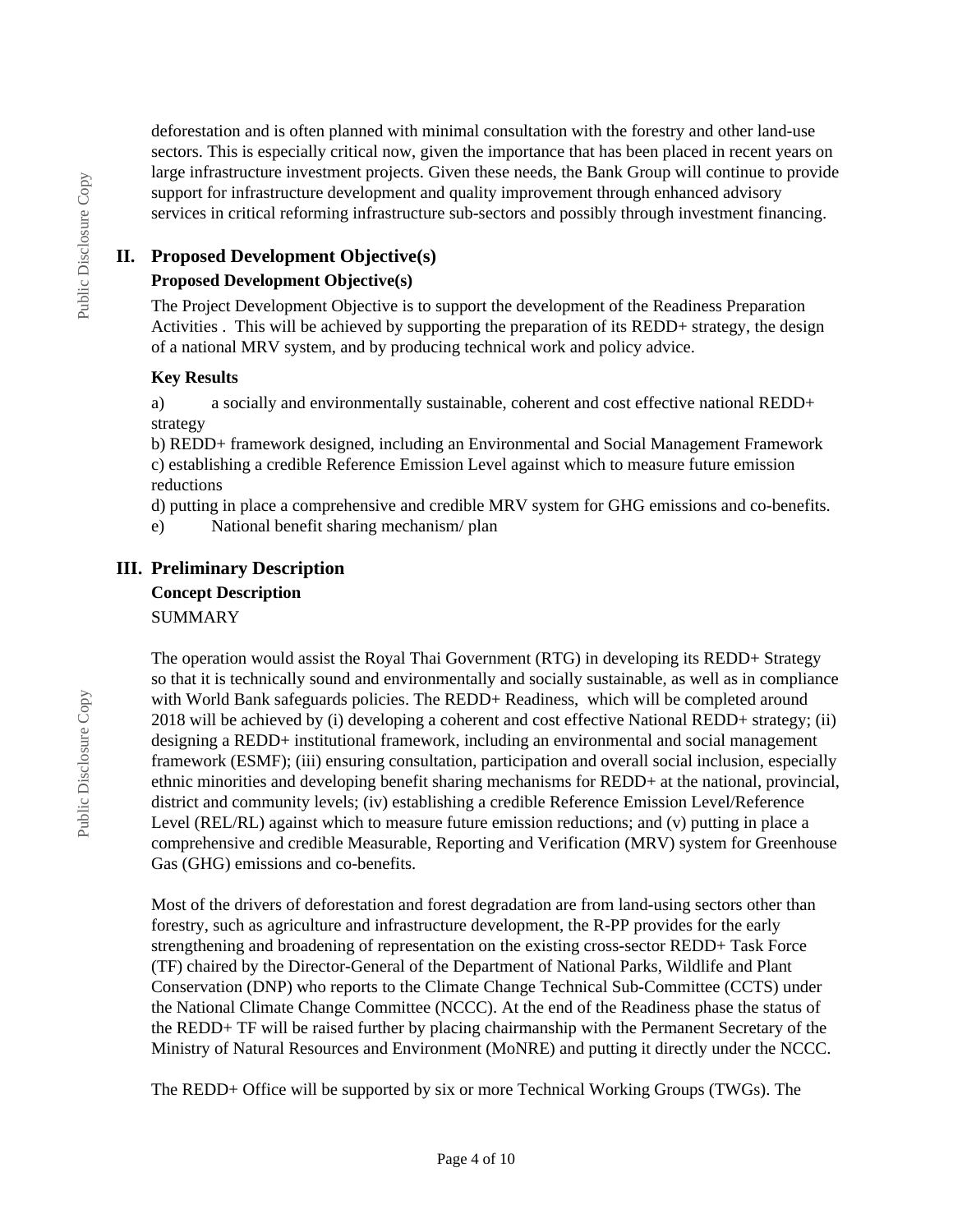Public Disclosure Copy Public Disclosure Copy members of which will come from concerned sector agencies and will be nominated by the sector's representative on the REDD+ TF. The Office will act as the Secretariat for the TF and channel requests for studies or information from the TF to the appropriate TWG, and the outputs from the TWGs up to the TF. Operational support for the TF and TWGs will be needed and provided by the FCPF grant. These TWGs will be charged with developing concepts and draft documents for the various instruments required to manage and monitor REDD+ activities, to include: regulations, financial management arrangements and benefit sharing, carbon accounting, a REDD+ strategy, a credible REL/ RL and a MRV system. Emphasis will be placed on sustainability of the TF so that it will continue to support the operation's activities after grant closure, and or into the next phase.

#### DESCRIPTION OF COMPONENTS

## Component 1: Readiness Organization and Consultation (US\$ 0.55 million, FCPF)

The activities under this component include: (i) supporting the establishment and operationalization of the National REDD+ (Bangkok) office and four Regional REDD+ Units, by providing them with the technical and operational resources required for startup and implementation; (ii) developing outreach mechanisms through consultation and a robust communications strategy; (iii) developing and implementing REDD+ outreach programs for Civil Society Organizations (CSOs), youth and others; and (iv) the formation and operation of technical, stakeholder and cross-sectorial working groups needed to tackle complex issues where either technical depth or broad participation is required from multiple sectors to provide a coordinated approach to REDD+.

1.a National Readiness Management Arrangements (US\$ 0.33 million, FCPF )

Context: DNP has established a REDD+ Task Force at the national level that includes representatives of the relevant sectors in the government, forest dependent communities/ethnic minorit ies, civil society organizations, private sector, and academia, among others. DNP acts as secretariat for the Task Force. The intention is to establish a national REDD+ Office that will take over the function of secretariat for the TF. The TF will establish six or more Technical Working Groups with members from the different bodies represented in the TF to deliberate on topics such as benefit sharing mechanisms, a regulatory framework and carbon registry, and the REDD+ Office will support these activities and submit the TWG reports and recommendations to the TF for decision. The REDD+ Office will also establish a REDD+ Information Center to collect and disseminate REDD+ related information to all stakeholders.

FCPF Grant Support

- TWGs on REDD+ (for different themes)
- Technical support
- Participation in international fora and workshops
- Capacity building
- Establish REDD National office for Secretariat (Bangkok)
- Establish REDD Regional Information Centers/Offices

1.b Participation and Consultation Process (US\$ 0.22 million, FCPF)

Context: Key issues unique to REDD+ implementation that must be resolved during the readiness phase through a highly participatory consultation process include institutional arrangements to plan,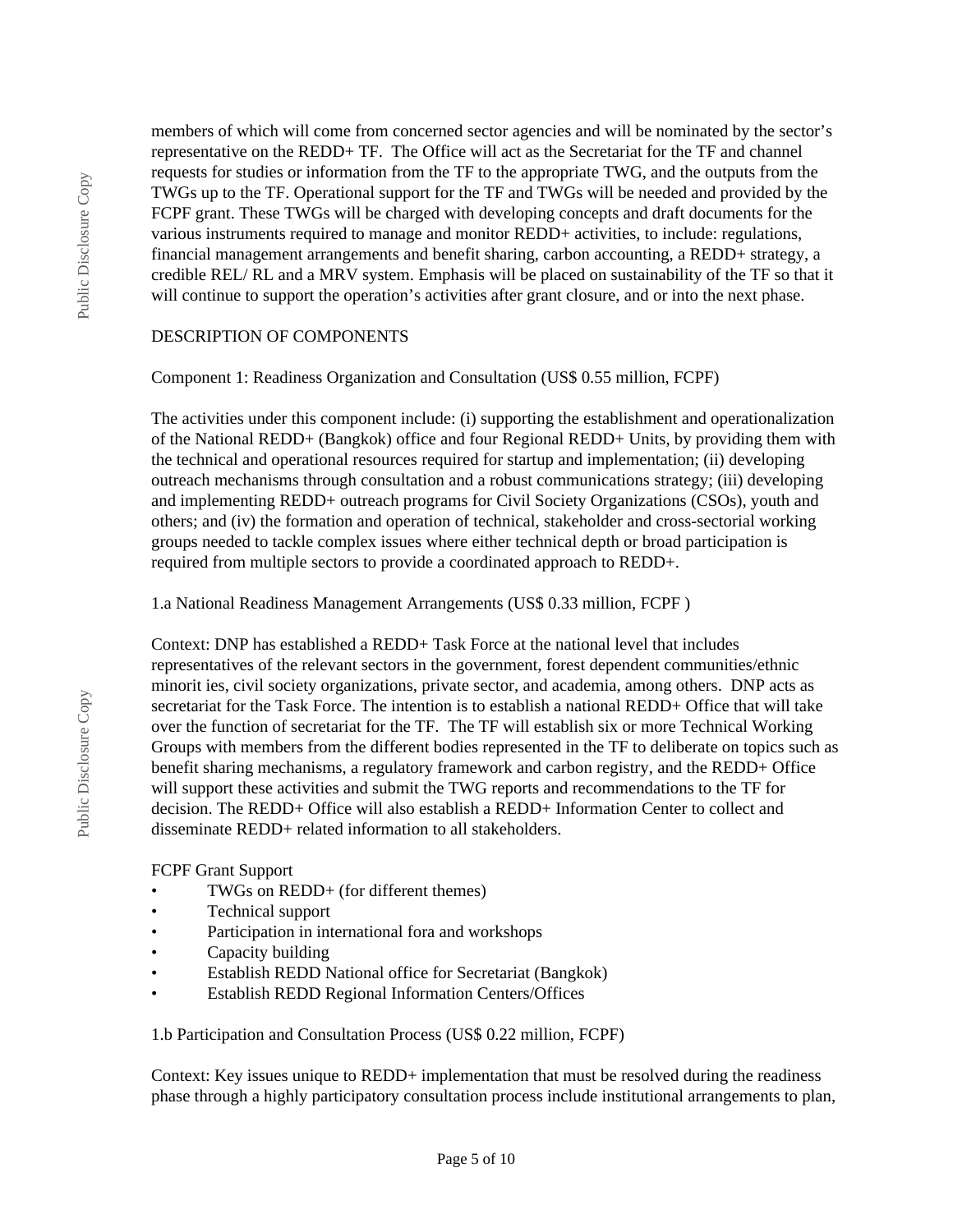implement and monitor REDD+ activities and a communication strategy and public consultations; to engage a wide range of stakeholders, especially forest-dependent local communities/ethnic minorities in the entire REDD+ process . During readiness, the institutional / implementation arrangements will be adjusted for the effective and inclusive delivery of readiness.

FCPF Grant Support

- Communication Strategy
- Consultation with Stakeholders on FCPF and proposed REDD+ activities (includes ESMF)
- Support to REDD+ CSO/Local Community/Youth Network and other working groups
- Public dissemination of the SESA

Component 2: REDD+ Strategy preparation (US\$ 1.55 million, FCPF)

This component will support DNP in developing its REDD+ strategy and include: (i) supporting analytical work to prepare a REDD+ strategy; (ii) conducting consultation and studies on key issues related to REDD+, including drivers and underlying causes of deforestation and degradation, REDD + strategy options, forest governance and land tenure, and benefit sharing arrangements, among others; and (iii) organizing component activities, compiling material inputs and elaborating the REDD+ strategy document. The inclusive and participatory dialogue supported by this component and new information and data generated will also further strengthen existing forest policy and management systems. A highly experienced lead advisor would be recruited to provide the highest level of guidance to the development of the strategy. From an operational perspective, the three subcomponents under Component 2 will be developed in concert with one another under a single contract. This will ensure that the elements of social and environmental sustainability are firmly embedded in the technical proposals for proposed REDD+ activities.

2.a Land Use, Drivers of Land Use Change, Forest Law, Policy and Governance (US\$ 0.13 million, FCPF)

Context: The preliminary analysis indicated that the drivers of deforestation and forest degradation are complex but are not so different in the various agro-ecological regions. The studies revealed that deforestation is mainly triggered by development policies of the state such as the policy on forest concessions, mines and dams as well as infrastructure development, which leads to the destruction of forests and biological resources as a result of road construction and settlement in forests. In addition, the policy on promotion of capital-intensive monoculture commercial crops results in deforestation due to agricultural expansion. Forest degradation, wher e the land remains as forest but the density and quality of the forest is decreased, is caused mainly by illegal logging and harvesting of non-timber forest products for commercial purpose, and uncontrolled forest fires.

Some of the underlying factors of deforestation and forest degradation include unclear designation of legal forest areas and other land use boundaries; increasing population and inequality in income and livelihoods that may impact the forest. It is recognized that information and data for the analysis were not always readily available. Consequently, additional information and analysis is crucial for the identification of REDD+ strategic options. Supplemental analysis will be conducted during the Readiness phase to better define and quantify the causes of deforestation and forest degradation in various ecological zones/regions. Governance studies will focus, inter alia, on the regulatory mandate of the many agencies potentially involved in REDD+, identify overlaps and gaps, and draft recommendations for improvements and ways of coordinating. The subcomponent will also include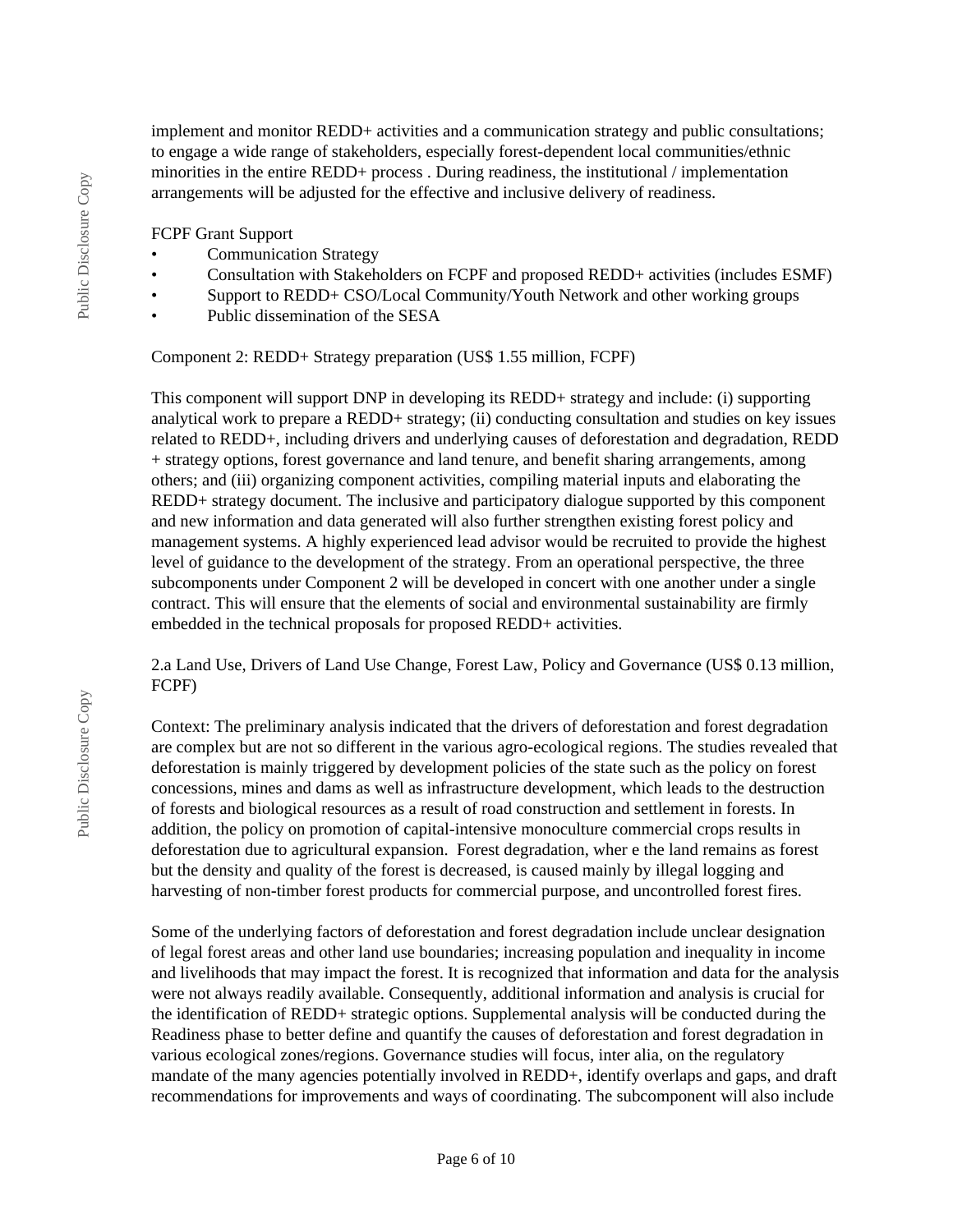a review of land tenure and ownership rights, conflicts and potential conflicts with import for REDD+ and draft recommendations for remedial efforts.

#### FCPF Grant Support

- Update and prioritize deforestation and degradation driver analyses
- Carry out a forest governance assessment, including land tenure review

#### 2.b REDD+ Strategy options (US\$ 0.80 million, FCPF)

Context: A number of potential strategic options to address the direct causes of deforestation and forest degradations were identified through analysis of existing policies, legal framework and plans, as well as stakeholder consultations. The proposed strategic options include establishment of clear forest area boundaries and zoning, updating and harmonizing forest and forest-related policies, improving efficiency of forest law enforcement, building awareness of forest conservation, development of alternative livelihoods, developing forest certification and chain of custody standards, enforcing environmental and social impact assessments of any infrastructure projects, and improving fire detection and control capability. These potential REDD+ Strategies Options will be evaluated further through the REDD+ Readiness phase. Several studies will be undertaken, including: risk analysis (summarizing major types of risk, and their significance for the major REDD+ strategy activities); and feasibility assessment (socioeconomic, political and institutional) of the options. A forest governance assessment framework will be undertaken in the Readiness Phase.

#### FCPF Grant Support

• Elaboration of draft REDD+ Strategy (including, among others, institutional, legal, policy, risk, feasibility, and economic aspects, includes SESA, interacts with TWGs)

- Workshops on REDD+ strategy and readiness activities
- Studies to analyze and design benefit sharing arrangements
- REDD+ Lead Technical Advisor

2.c Social and Environmental Sustainability/ Grievance Mechanism (US\$ 0.62 million, FCPF)

Context: The readiness grant will support the integration of social and environmental concerns into the REDD+ process and develop an approach for the mitigation of negative impacts through the SESA. Strategic environmental and social issues which must be considered at the REDD+ readiness stage include biodiversity and ecosystem services; micro-climate; water services and quality; soil condition; food security, location of people and fauna, gender, cultural and social problems resulting from migration and immigration, land ownership, land tenure, land accessibility, energy supply and gender equity and other benefits to improve education and health of the people while pursuing growth with low emissions from land use change. The conduct of the SESA will also include establishment of a SESA working group and capacity building for the SESA and ESMF, as well as for the management of possible grievances. A state-of-the-art monitoring system for safeguards would be designed in conjunction with the information systems in Component 3.

#### FCPF Grant Support

- National and subnational workshops for SESA, including for validation
- Carryout SESA and elaborate the ESMF
- Review options and establish a grievance framework and resolution mechanism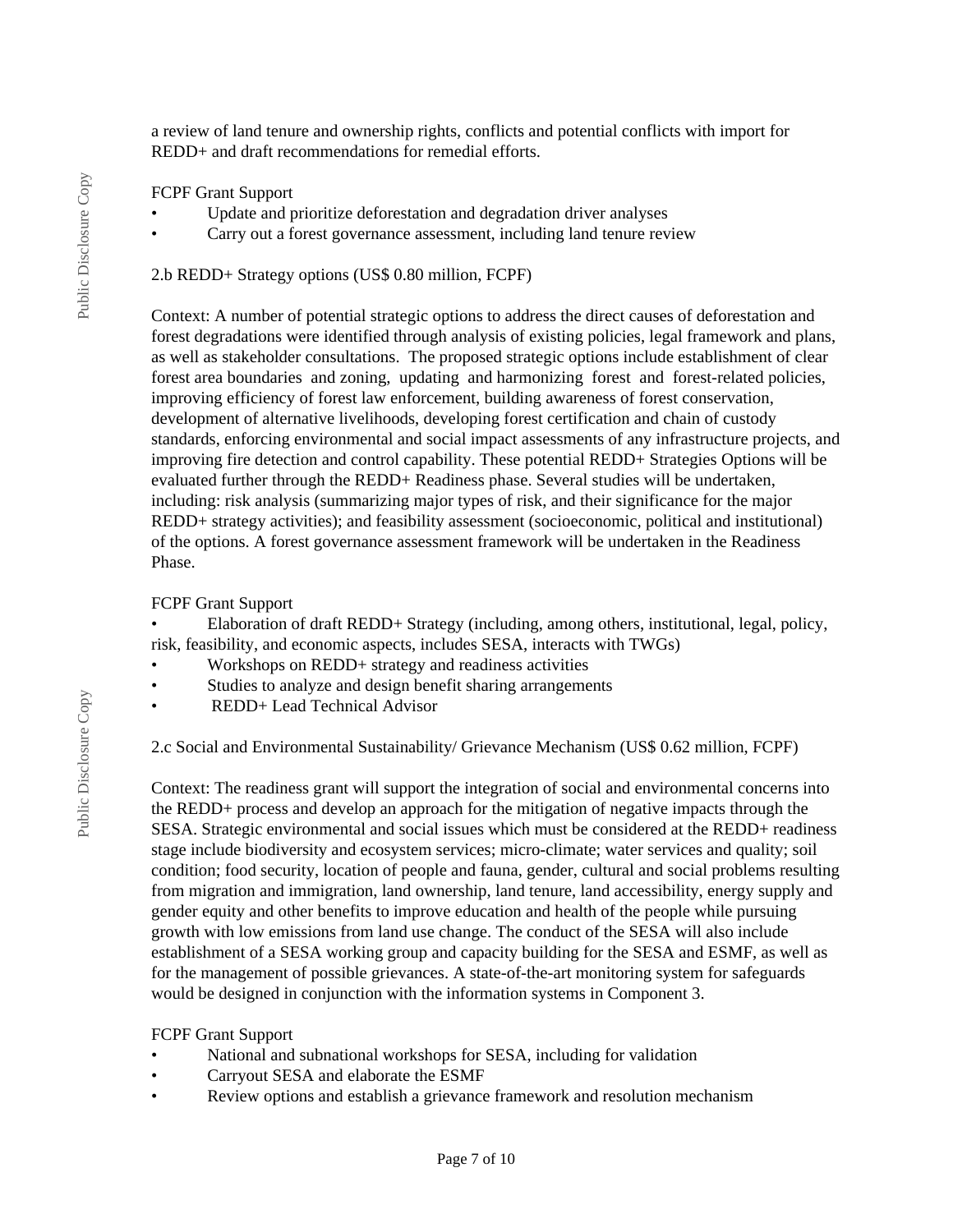• Safeguards Monitoring System Design

Component 3: Forest Monitoring and Emissions (US\$ 1.10 million, FCPF)

The activities under this component will put in place a robust monitoring system for REDD+ including the design of the approach and development of the REL/RL. Based on the existing inventory system in DNP, an IPCC compliant MRV system would be developed, as well as a safeguards information system. The inventory and monitoring system established under this component will also provide important information and data that can be directly used in the management and development of the forest sector more broadly. Targeted technical support will be given for developing allometric equations and biomass expansion factors (BEF) for improvements in assessing the carbon content of Thailand's trees and forests, required for determining the impact of REDD+ activities in sequestering carbon and in climate change mitigation. The component would also help to train personnel and other stakeholders in new techniques for inventories, monitoring and the application of algorithms for determining carbon uptake and release in the sector.

3.a Reference Emissions Level (US\$ 0.69 million, FCPF)

Context: Forest carbon stocks in Thailand were estimated in 1989, 1994 and 2006. The results indicated that annual loss of carbon from natural forests during the period 1994-2006 averaged 33 million tons, which is partly offset by net sequestration in plantations of approximately 17 million tons. Based on an average carbon density in natural forests the loss of carbon from deforestation of approximately 180,000 hectares annually accounts for about 16 million tons, suggesting that forest degradation accounts for the balance of approximately 17 million tons. All these figures need to be verified by more detailed analyses, which will require good coordination between the many departments and actors holding the relevant data, including DNP, Department of Marien and Coastal Resources (DMCR) and the Royal Forest Department (RFD).

Early in the REDD+ readiness process, the DNP team will establish a technical working group to focus on REL/ RL development. The group will need a variety of technical skills including understanding of historical forest land cover trends and data; ability to relate socio-economic data and trends to environmental outcomes; ability to conduct reasonably sophisticated time-series analyses; and knowledge of the historical drivers of deforestation and forest degradation in Thailand. The technical working group would include staff from different partner organizations and require two full time members, who would focus their work on the REL/RL analysis over a period of about two years. (Technical working groups are financed under Component 1 while the actual REL/ RL activities, including estimates, technique development and training would come under Component 3.)

FCPF Grant Support

- Design Reference Emissions Level Approach (IPCC Compliant)
- Develop models for emissions estimations
- Review, compile, analyze information and develop National REL/RL estimate
- Training for development of allometric equations, conversion factors
- Assimilate data for the latest national forest inventory, analyse and disseminate results

3.b Forest Monitoring (US\$ 0.41 million, FCPF)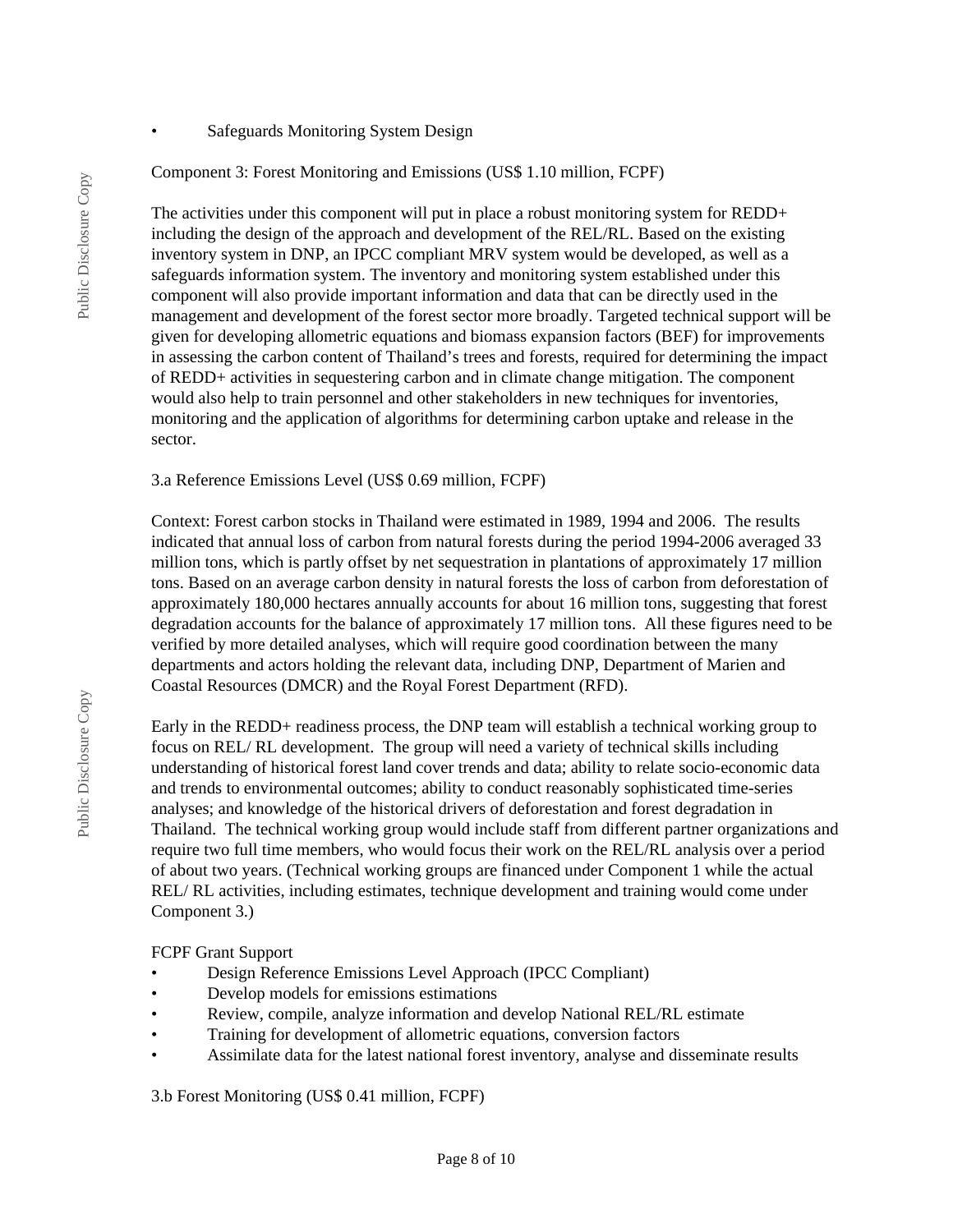Public Disclosure Copy Public Disclosure Copy Context: The Thailand National Forest Inventory program has a strong sample design, data collection and data entry effort, but should improve the capacity for full and timely data analysis and reporting. There is an opportunity to strengthen the inventory program through the FCPF readiness phase, and to increase the return on investment by strengthening this capability in the DNP Inventory office through training and technical assistance inter alia to develop data compilation software. The current inventory design and data collection is generally consistent with Intergovernmental Panel on Climate Change (IPCC) best practices and guidelines and has the potential to satisfy the requirements for REDD+ reporting. The DNP approach relies on stratified systematic sampling using a 10 km x 10 km grid that will provide excellent information at the national and aggregated subnational levels (i.e. 5 geographic regions within Thailand), and will be useful for many other kinds of analyses (e.g. by major forest type group or ecological zones) for the country. The inventory should serve both REDD+ reporting needs as well as many of the strategic scale information needs for Thaila nd's forest management and forest protection activities.

In addition to the DNP-led inventory which covers protected and reserved forest, Thailand has a second inventory program focused exclusively on mangrove conducted by the Department of Marine and Coastal Resources (DMCR). There are also four separate remote sensing efforts for forests, including DNPs (two units), the RFD and the DMCR. During the readiness phase, further analyses will examine the benefits of harmonizing and improving the approaches under the different mapping and inventory programs.

## FCPF Grant Support

• Technical Design and Proposal for Enhancing National Forest Inventory and Monitoring System to support REDD+

- Software programming
- Training and capacity building in Measurement, Reporting and Verification

Component 4. Project Management, Monitoring and Evaluation Framework (US\$ 0.40 million)

This component would cover the project management, financial and procurement monitoring, project monitoring and coordination of the operation. The project manager and M&E specialist would be tasked from DNPs staff to work full time on the operation.

## **IV. Safeguard Policies that might apply**

| <b>Safeguard Policies Triggered by the Project</b> | Yes | N <sub>0</sub> | <b>TBD</b> |
|----------------------------------------------------|-----|----------------|------------|
| Environmental Assessment OP/BP 4.01                | X   |                |            |
| Natural Habitats OP/BP 4.04                        | x   |                |            |
| Forests OP/BP 4.36                                 | X   |                |            |
| Pest Management OP 4.09                            | x   |                |            |
| Physical Cultural Resources OP/BP 4.11             | X   |                |            |
| Indigenous Peoples OP/BP 4.10                      | x   |                |            |
| <b>Involuntary Resettlement OP/BP 4.12</b>         | X   |                |            |
| Safety of Dams OP/BP 4.37                          |     | X              |            |
| Projects on International Waterways OP/BP 7.50     |     | x              |            |